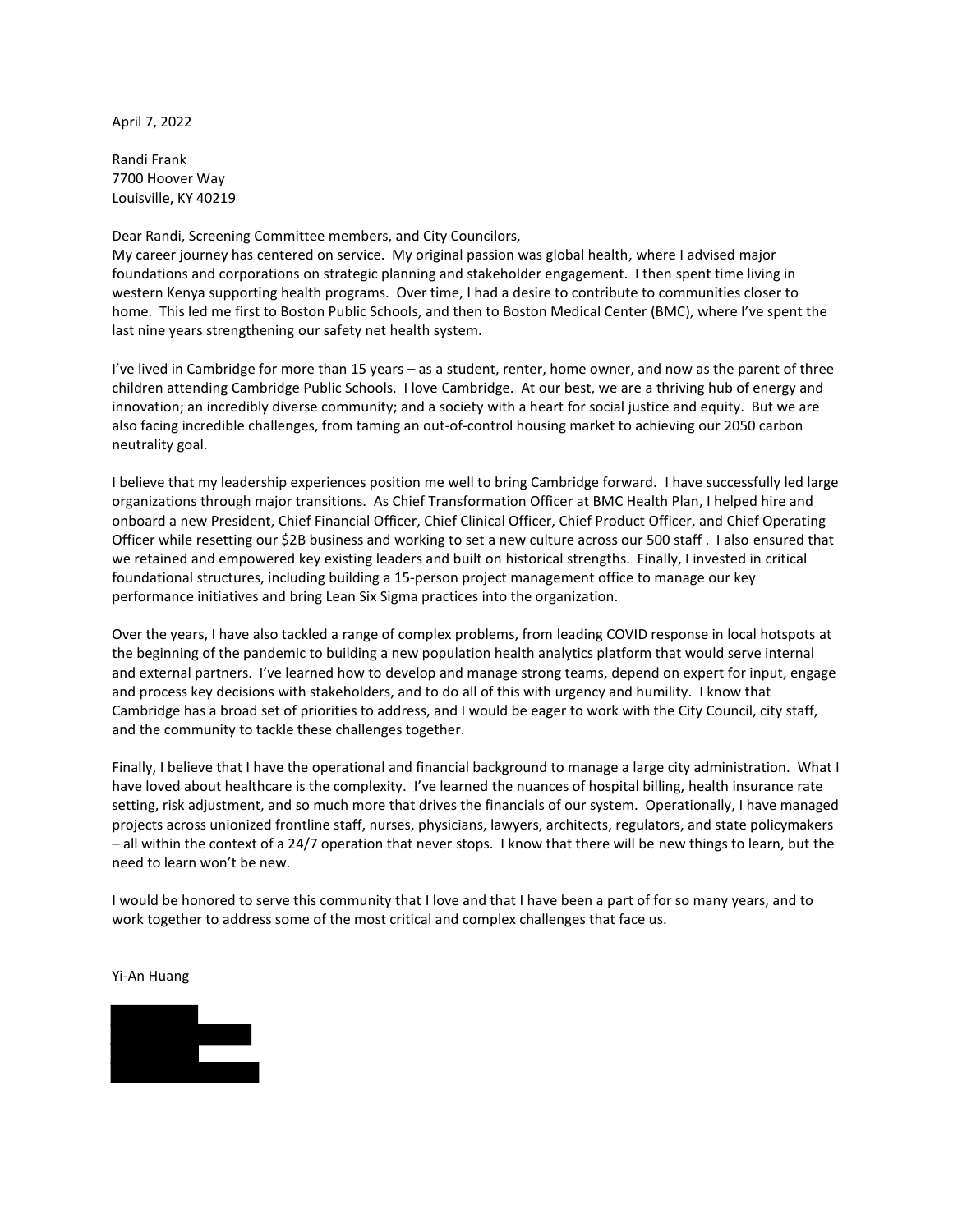# **YI-AN HUANG**



### **Summary**

Proven non-profit leader with a successful record of organizational transformation, operational excellence, and solving difficult problems; Cambridge resident and parent to three Cambridge Public School scholars

### **Experience**

### **BOSTON MEDICAL CENTER HEALTH SYSTEM BOSTON, MA**

*Serving a diverse and underserved patient population, Boston Medical Center (BMC) is the largest safety net health system in New England, with over \$4.5 billion in revenues, 6,500 employees, and 1,500 physicians. The health system includes the main 487-bed academic medical center with 24K annual admissions and 1M patient visits, a health insurance plan with 400,000 members across Massachusetts and New Hampshire, and a network of 14 community health centers.*

- 2021-present **Executive Director, Clinical Operations, BMC Hospital**
- 2019-2021 Promoted to **Chief Transformation Officer, BMC Health Plan**
- 2018-2019 **Senior Director, Population Health Analytics, BMC Health Plan**
- 2015-2018 Promoted to **Senior Director, Clinical Operations, BMC Hospital**
- 2015 Promoted to **Director of Strategy, BMC Hospital**
- 2013-2014 **Senior Project Manager, BMC Hospital**
	- *Executive leadership and general management*
		- Led health plan senior leadership team transformation, including hiring and onboarding new President, Chief Financial Officer, Chief Clinical Officer, Chief Product Officer, and Chief Operating Officer; responsible for coordinating organization to execute on refreshed strategy and set new culture, processes, and systems
		- Managed day-to-day operations across multiple hospital departments with over 250 physicians, 300 unionized staff, 20K surgeries, and 300K annual patient visits
		- Developed and led presentations to the Board of Directors on key topics
	- *Financial and budget management*
		- Led budget development and review, including \$150M health plan admin budget, \$100M hospital supply expense budget; coordinated \$65M budget improvement plan
		- Served as interim senior leader for retail pharmacy with budget responsibility for \$146M business across 200 employees; met operational goals and exceeded budget targets by 6.5%
		- Formalized hospital capital process to improve prioritization and control of \$12M of annual capital investment; improved procurement processes to save over \$500K
	- *Strategic planning and innovative solutions*
		- Established 15-person health plan project management office across seven program areas and 40 performance improvement projects
		- Established and managed against key performance metrics and dashboards
		- Led BMC support for Massachusetts state hospital COVID response during Spring 2020
		- outbreaks; onsite emergency management of PPE supply, infection control, and staffing levels
	- *Engaging stakeholders and partners*
		- Led major IT selection and implementation of a population health analytics platform, with successful buy-in from both internal stakeholders and 20 external partners
		- Led contract negotiations with key partners and vendors across the health system
	- *Diversity, equity, and inclusion leadership*
		- Co-led health plan diversity, equity, and inclusion (DEI); established DEI steering committee; facilitated first independent DEI assessment with anonymous survey and focus groups
		- Leading development of cancer screening health equity initiative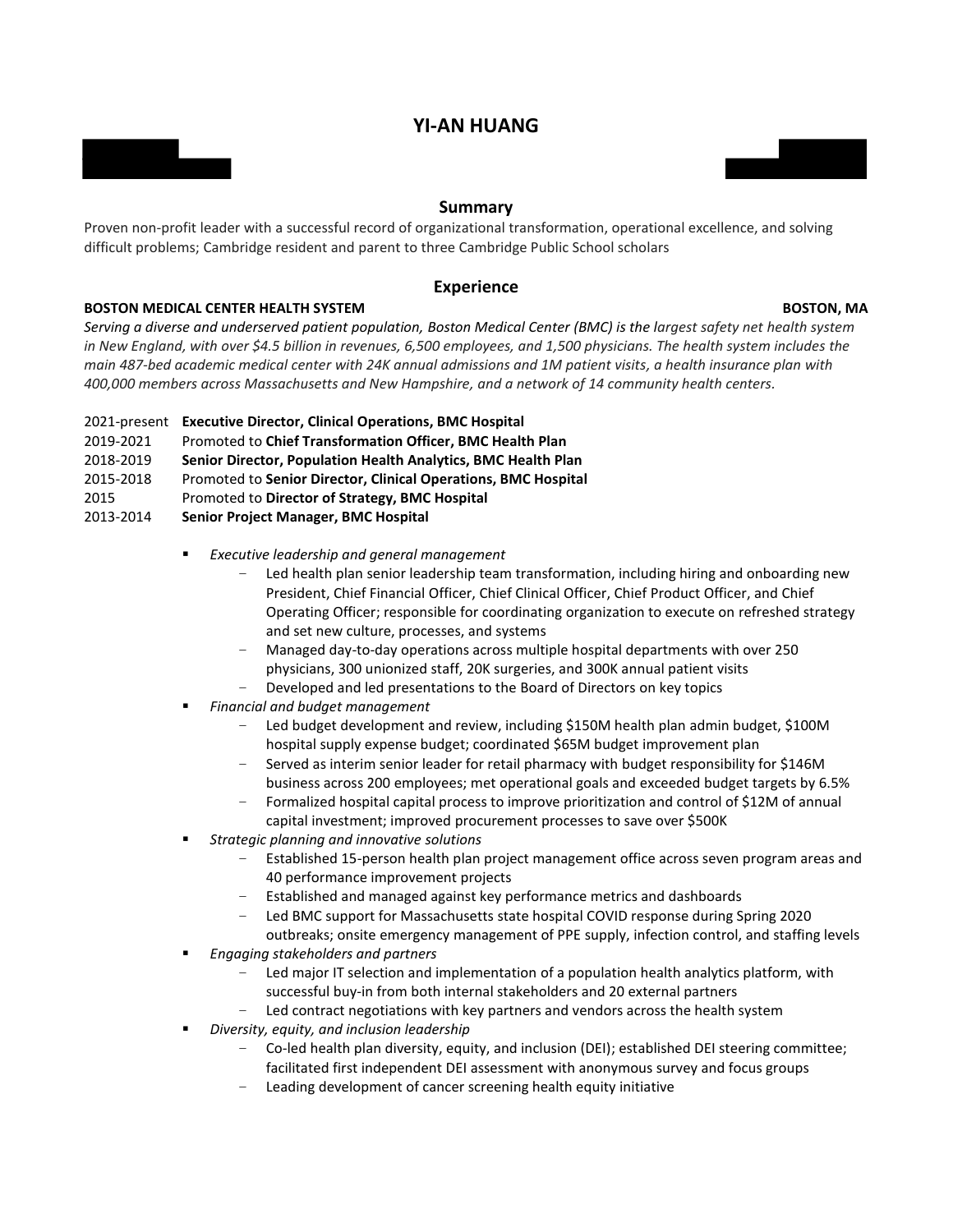## **AMPATH (Academic Model Providing Access to Healthcare) ELDORET, KENYA**

*Global health nonprofit with 90 health facilities and \$160M budget providing healthcare across western Kenya*  2010-2011 **Consultant**

- Developed budget and operational model for pilot nonprofit pharmacy that provides free medications for low income patients; began dispensed 900 prescriptions per month in first quarter
	- Advised four social enterprises on operational and budget improvements

### **BOSTON PUBLIC SCHOOLS BOSTON, MA**

*Urban school district with 125 schools and 8,500 employees serving 57,000 student*

### 2010 **Analyst**

- *Community engagement*: In partnership with the Office of Family and Student Engagement, organized 14 community meetings to gather input from families on potential student assignment changes
- *Strategic planning*: Conducted analysis of potential school closures and impact on students and families

### **FSG BOSTON, MA**

*Nonprofit strategy consulting firm advising foundations and corporations; focus on global health and development*  2007-10 **Consultant**

- *Stakeholder engagement*: Led project that engaged experts and community stakeholders across five African countries and seven U.S. cities on key goals, initiative design, and partnership opportunities for major pharmaceutical focused seeking to build chronic disease partnerships
- *Strategic planning and stakeholder engagement*: Developed initial strategic plan for a social investment fund for job creation in Rwanda, including outreach and engagement to key civil society and business stakeholders across multiple sectors
- *Strategic planning*: Strategy development for the Bill and Melinda Gates Foundation HIV/AIDS team and Financial Services for the Poor team

### **L.E.K. CONSULTING BOSTON, MA**

*Strategy consulting firm with 900+ professionals and 20 offices worldwide*

- 2005-2007 **Associate**
	- Developed financial models and strategic recommendations across diverse sectors, including major airline consolidation, restructuring newspaper operations from print to online, and multiple biotech and pharmaceutical pipeline opportunities

### **Education**

### 2011-2013 **HARVARD BUSINESS SCHOOL BOSTON, MA**

MBA with High Distinction. Baker Scholar (awarded to top 5% of graduating class).

### 2001-2005 **HARVARD UNIVERSITY CAMBRIDGE, MA**

B.A. Economics

2002 Sosland Prize in Expository Writing, "Does Our Complacency Make Us Complicit? Weighing Our Moral Duty to Fight AIDS."

### **Personal**

He/him/his, Marvel fan, home cook, lifelong Bay Stater, night owl, board game geek, addicted to great journalism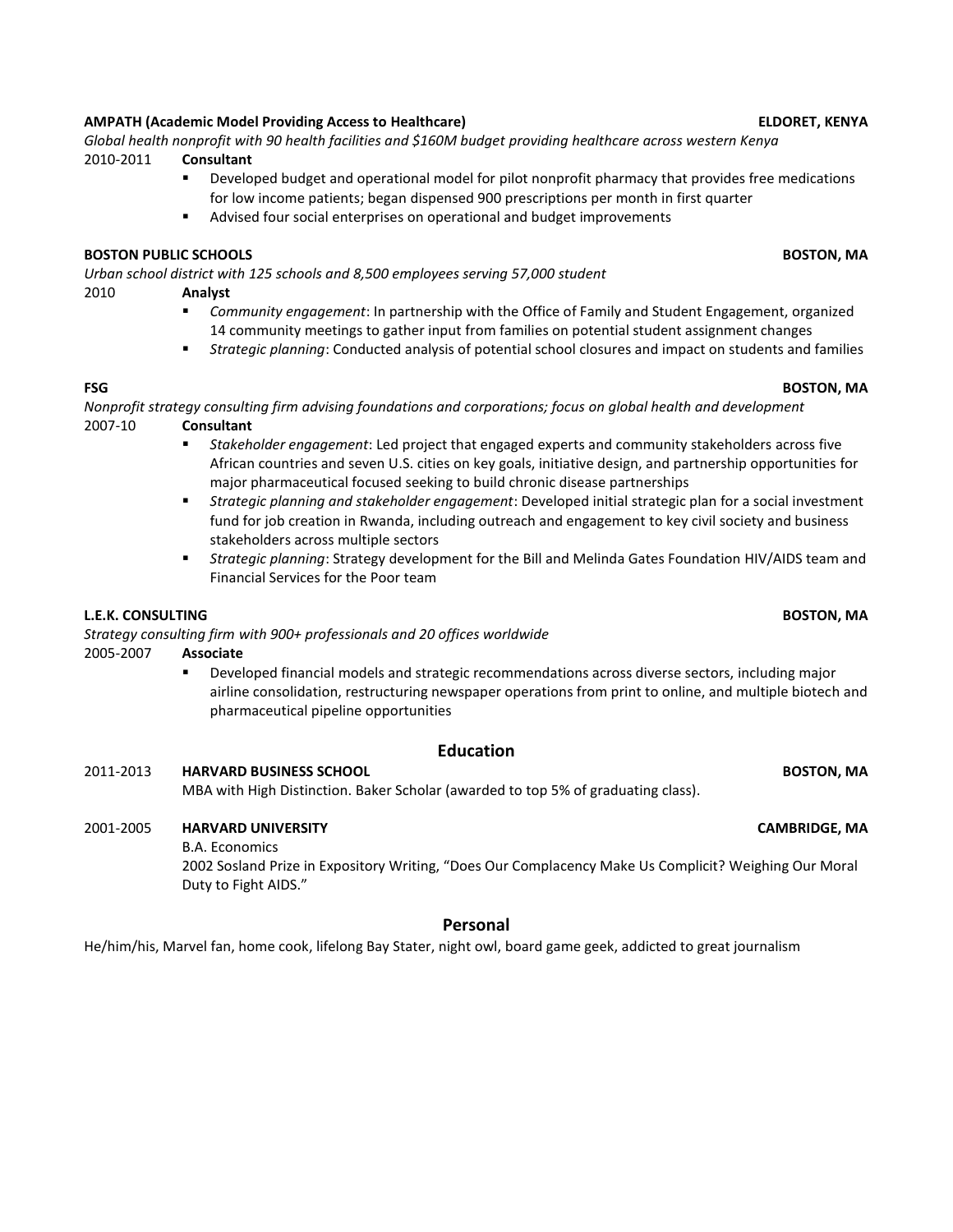# **CITY OF CAMBRIDGE, MA**

## **CITY MANAGER**

## **SEMI FINALIST CANDIDATE QUESTIONNAIRE**

Name: Yi-An Huang



## **1. What major factors have motivated you to apply for the Cambridge City Manager position? How does this position fit your overall career goals?**

There are a couple of major factors that have drawn me to this opportunity. First, I would be thrilled to serve and contribute to this city that I love and where my children are growing up. I have a personal stake in the future of this community, and it would be a privilege to serve and shape the future of the city.

Second, I'm passionate about the ambitious agenda outlined in the position profile, and I'm excited to tackle the challenges that are facing us. Cambridge isn't a typical city, and the energy, resources, and civic passion I see in our public conversations creates a unique opportunity. It would be a privilege to serve Cambridge residents with excellence, and to also achieve the culture, capabilities, and partnerships that can serve as a model for other cities.

Third, my career aspiration is to lead and transform public service organizations. Public and nonprofit institutions play a special role in serving those with the most need, yet are often faced with the most challenging problems and operate with limited resources. This is the kind of work I feel called to, more than being part of a business that sells the most products or generates the most profit. I have seen how much difference the right leadership can make, and while my sense is that the City of Cambridge has many strengths, this also feels like an opportunity to reassess, strengthen the organization, and set new and ambitious goals.

I have played various leadership roles in two major turnarounds: first at Boston Medical Center (BMC) on the hospital side where we rebuilt the operational and financial performance of the institution; and second, at BMC Health Plan, where we reset the strategy and culture of the organization to respond to significant changes in the Medicaid health insurance landscape. The City Manager position builds on my prior experience, and fits what I'm looking for perfectly  $-$  a chance to serve my community, work toward ambitious and meaningful goals, and to lead the transformation of a critical public organization.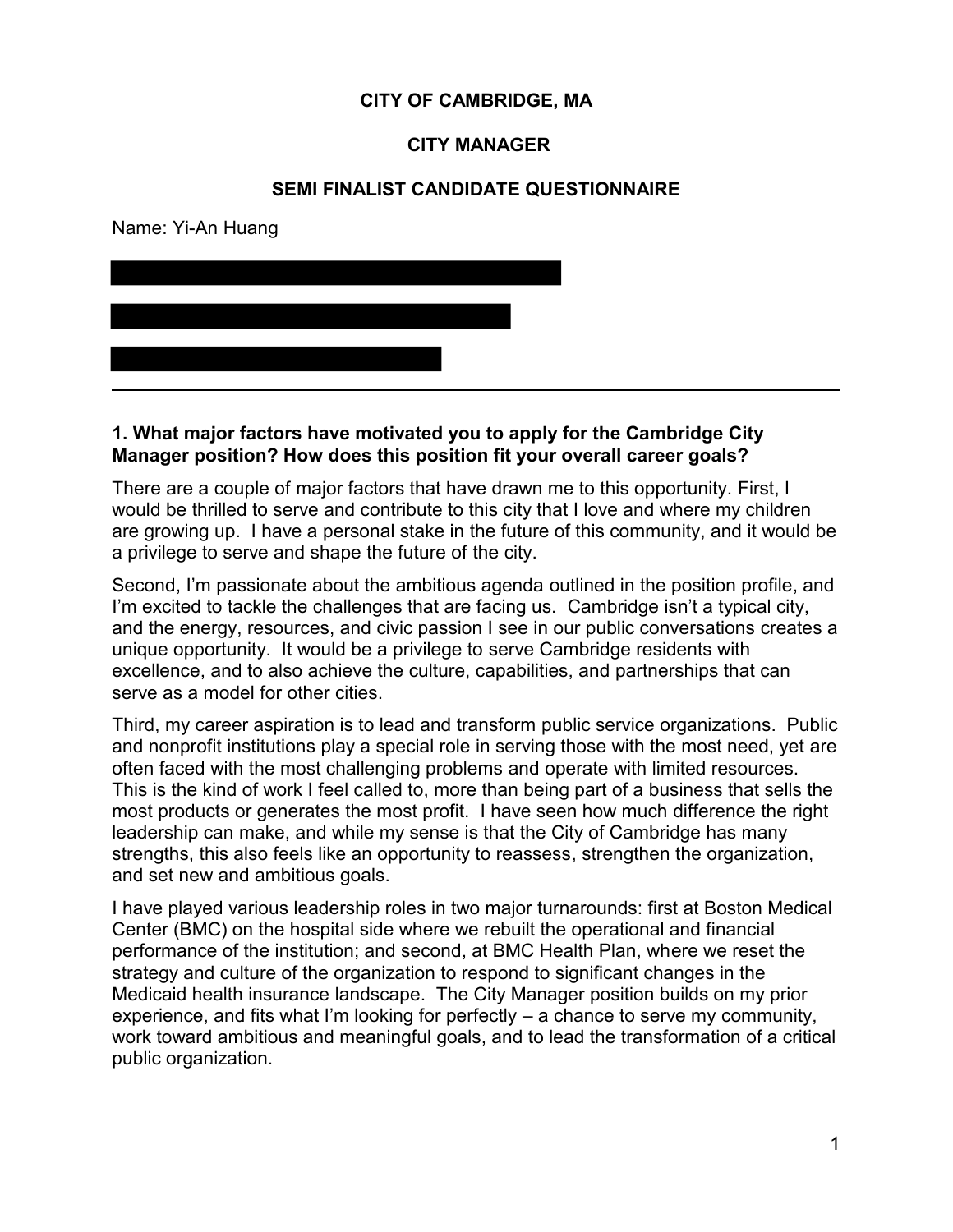# **2. Tell us how you communicate with your governing body and its individual members (if applicable).**

I have played significant roles communicating with both the Boston Medical Center (BMC) hospital board and the health plan board, as well as board committees and individual board members.

As part of the Hospital Executive Leadership team, I have led initiatives to address complex organizational challenges and bring updates to the Board. For instance, during the Omicron wave in January 2022, I was responsible for delivering a projection of our hospital financials based on our operating response, and helping us chart a path toward recovery. This included coordinating across budget, financial planning, nursing, and operational leadership. In addition, I worked with the Finance Committee of the Board on related financial issues.

In my prior role as Chief Transformation Officer at BMC Health Plan, I attended our quarterly Board Meetings and regularly presented on major topics, particularly the transformation effort I was leading. I also had responsibility for two of our four health plan products during leadership transitions, and I was in charge of developing our product strategy. This involved working sessions with our Board Chair to walk him through our key analysis, market assessments, and our recommendations before presenting to the full Board. In these cases, I was responsible for developing formal PowerPoint presentations, leading in-person discussion, and answering questions from the Board.

I would look forward to working closely with the City Council on setting strategic goals, aligning on a plan of action, owning responsibility for implementation, and reporting back with regular data-driven progress updates.

# **3. Describe your leadership and management styles with employees - both management level and, if applicable, union representatives.**

I believe that senior leaders have three major leadership responsibilities in an organization, and I have developed a management style in each of these areas.

First is setting culture and how people relate to each other. My approach includes diversity, equity, and inclusion, integrity, humility, learning orientation, collaboration, and accountability. My style is to communicate these values, and even more importantly, to ensure that I model them, both through my actions and behavior and through my leadership team. It's critical that if any of us falls short of our values, we take responsibility, own mistakes, and provide clear correction that points to the chance to learn.

Second is strategy and our ability to articulate a clear plan of action. What are our most important priorities? Have we allocated sufficient time and resources? Do we understand the problem? Have we defined our goals, and are the proposed solutions likely to achieve them? My style is to keep asking these questions until we have answers, and to roll up my sleeves if necessary to direct the team. Then, once we have our strategy developed, my style is to ensure that everyone on the team is aligned against it.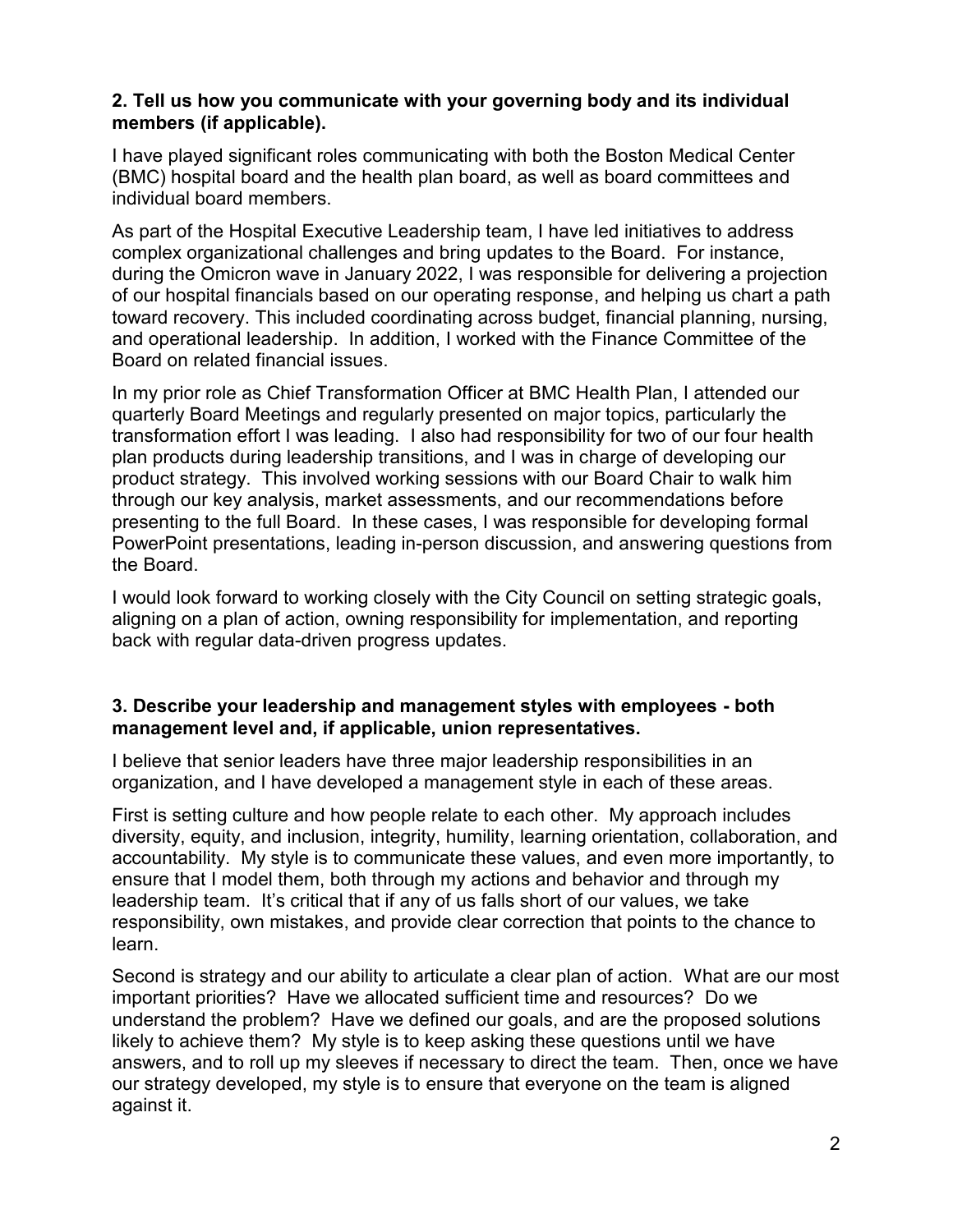Third is people and ensuring that I have the right team, who live up to the culture we are trying to create and who can execute on the strategy we have agreed to. My approach to people is to understand their individual strengths and assemble teams with a complementary mix of capabilities. I invest in developing people, and I also encourage feedback for myself so that I can improve. I am also willing to make changes on my team, which has at times included existed people from the organization. These are difficult decisions and my style is to always treat people with honesty and dignity as they move on to other opportunities where they can be more successful.

Boston Medical Center is a highly unionized workplace, and my style reflects the healthier and more integrated approach that we have taken to labor relations. First is to understand the contract and follow it. This can be advantageous in many ways because it provide structure and consistency for all managers. For instance, it is important to make staff retention decisions during a probationary period, not after it is over. Second, spending time to create good management-staff relationships is critical. For example, our union contract states that changing an employee's shift requires a 30 day notification period, but not if that staff member is willing to volunteer. If employees are treated well, understand the mission and needs of the organization, and trust their manager, then everything can run smoother. Finally, I have seen how important it is to build a strong labor relations team which coordinates across multiple unions, maintains relationships with union leadership, and educates and advises managers across the organization.

## **4. Please explain how you have demonstrated commitment to, and include any accomplished records of, anti-racism, equity, inclusion, and diversity in organizations that you have managed.**

During the summer after the murder of George Floyd, I was the only non-white senior executive at BMC Health Plan. As we processed what it meant for us as an organization that primarily serves communities of color and where almost half of employees are people of color, I advocated for an executive champion to support diversity, equity, and inclusion (DEI). The team agreed, and for the next year, I co-led our DEI efforts with one of our senior leaders.

There were many things that I was proud of during those difficult months. We opened up conversations with employees that spoke to the raw emotion of the moment. We had speakers from the communities we serve share, and we were able to, in a small way, validate the experience of our Black employees – to have their anger and pain seen and affirmed. We conducted live, facilitated DEI training focused on anti-racism and implicit bias for all supervisors and managers, made it required for every senior leaders and the executive team, and committed to repeating this annually. We established a more formal structure for the existing diversity, equity, and inclusion committee, with annual renewal of membership to allow new people to join. And we brought in a third party DEI consulting firm to conduct a three month independent assessment of the organization to systematically gather feedback and improve our practices. This included an anonymous survey, focus groups, review of HR policies, compensation, and performance ratings.

I care deeply about this work; there is something uniquely important to anti-racism,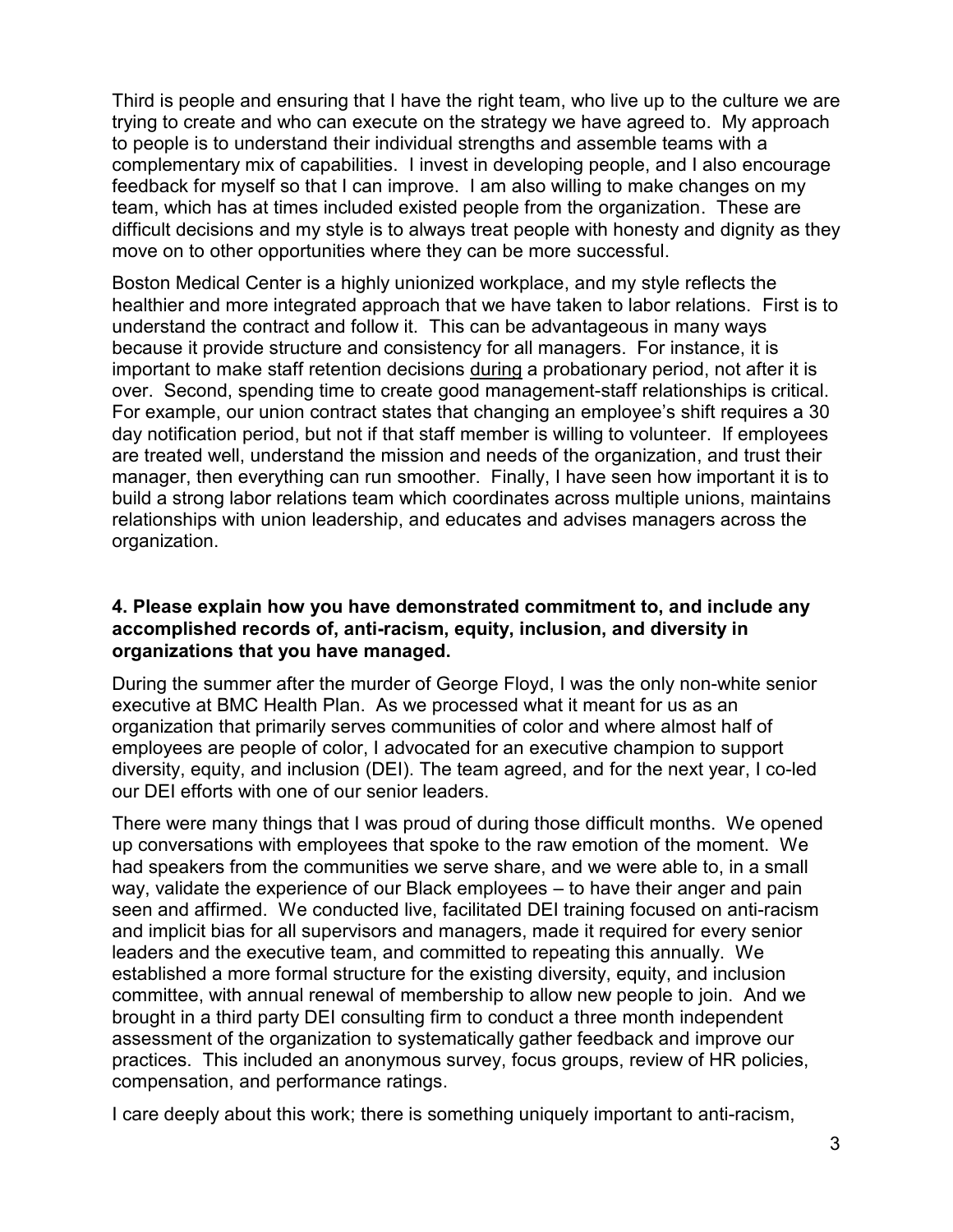equity, inclusion, and diversity. We spend so much of our waking hours at work. Being able to bring more of who we are and being valued more fully – this feels like part of our greater moral obligation, and there is a heavy weight of history that demand that we be a part of this work. And beyond being the right thing to do, it will be better for our organization – helping our staff thrive, ensuring that we are using all of our talent, and enabling us to better serve our communities.

## **5. Briefly describe your experience with (1) environmental sustainability-climate change issues, (2) social justice (3) alternative transportation efforts (4) affordable housing and (5) enhancement of the arts.**

I believe that each of these issues is a key driver of the vibrancy of our city. I have closely followed environmental and climate change over the years, and the picture coming into focus is profoundly scary. I have been proud of Boston Medical Center's (BMC) path to carbon neutrality, and I think the model of collaborative investments into renewable energy could apply to other companies with significant building presence in the city. I've also tracked the carbon neutrality commitments for Cambridge and Boston, and I would be excited to contribute to advancing this work.

I have been committed to social justice causes from when I was in college, and my first campaign was carrying folding tables to the Head of the Charles during the first month of college to encourage people to write to Congress about global access to HIV/AIDS medicines. This led to my early career journey in global health, and eventually to living in Western Kenya working with a health nonprofits providing HIV/AIDS treatment to thousands of people. It was a desire to work toward social justice that led me to Boston Public Schools, to BMC, and now to this position.

I have had limited opportunities to work professionally on alternative transportation efforts, but I see creating better incentives as a critical mission for today's cities. I have also tried to personally live simply. My wife and I didn't own a car until we started having children, and I took the bus or walked the three miles from Cambridge to BMC for many years until kid activities and a busier work schedule landed me in a car commute (but in a hybrid electric!).

I feel a deep commitment to affordable housing, and I have great concern over the path that Cambridge is currently on where the market will squeeze out all but the wealthiest. I also admit that I am part of the challenge – professional two income households who can afford to stay and raise a family in the city. We have sought to share our home, and we recently welcomed a group of Afghan refugees to live with us. Cambridge has been a perfect place of welcome, but our attempt to find them affordable permanent housing only underlined the challenges we face as a city – and speaks to the need for larger, more ambitious policy solutions.

I have loved the arts. I was a mediocre musician, but some of my fondest memories of high school are playing second viola in the pit orchestra during the annual high school musical. The beauty of capturing the human experience is part of what brings color and meaning to life, and it's a critical part of our city.

I'm invested in each of these issues and they are so important to a thriving city. I would be eager to learn, to listen to experts, and to work with community stakeholders in each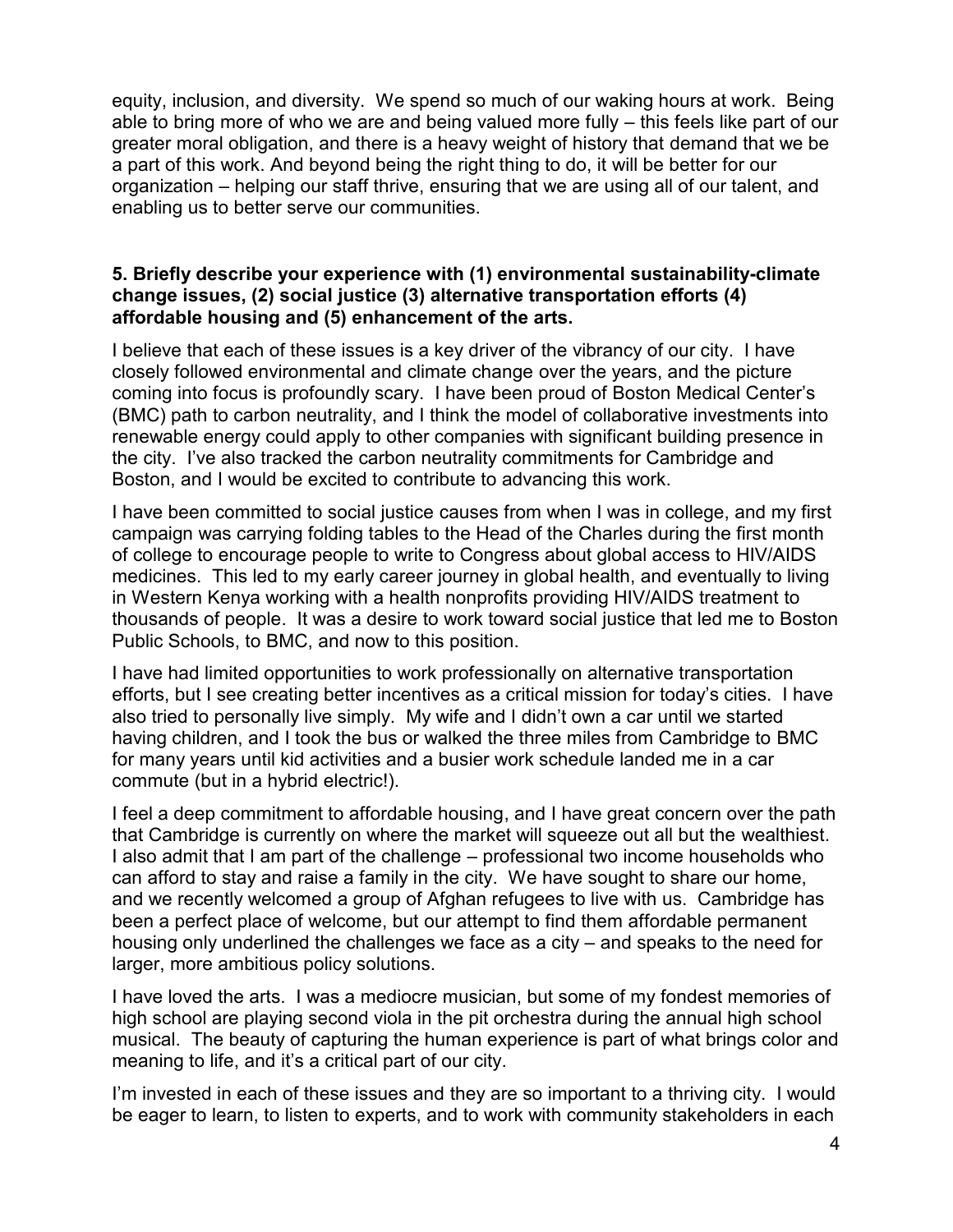of these areas.

## **6. What is the largest number of employees you have managed and where? Explain any inordinately high or low staffing level relative to population such as operating an electric utility.**

In my current role overseeing clinical operations at BMC Hospital, I have ~300 employees reporting within my organization across multiple departments. I have found organizational structure and employee management to be rewarding both personally and professionally. Over my first six months, I made a number of tactical changes within my organization to address long-standing problems, including adding manager positions to increase oversight, changing reporting lines, re-writing job descriptions, and clarifying roles and responsibilities across stakeholders. I processed each of these changes with those involved, and each change was eagerly adopted and have made a profound difference for our ability to achieve our goals.

In my role as Chief Transformation Officer at BMC Health Plan, I had a small team of reports within the transformation and project management team. However, during the first year before hiring our new President, I was also more broadly responsible for managing across our 500 employee organization which included coordinating executive communication and supporting key HR functions like goal setting and annual reviews. This has helped me develop a sense for what the rhythms of a healthy organization look like: regular leadership communication that shares the strategy and updates on progress; celebrating success and honoring people's contributions; clear strategic goals that cascade from senior leadership down to department leaders and managers; performance reviews with consistent rating definitions, standardized processes, and a connection to the goals that were set; identifying rising leaders and conducting succession planning for key positions. To the extent that these practices don't exist or could be matured, I would be excited to work to develop them.

As a note, health plans tend to have low staffing levels relative to the business, where a \$2 billion health plan may have only 500 employees while a \$2 billion hospital may have 8,000 physicians and staff.

## **7. What are the largest operating and capital budgets you have managed and where? Explain any inordinately high or low amount relative to population such as operating an electric utility.**

I have had responsibility for major operating budgets across a variety of business lines across the healthcare system. In my current role overseeing clinical operations at BMC Hospital, I currently manage an operating budget of ~\$100M and a capital budget of ~\$12M across multiple departments and service lines. In a prior role, I stepped in to manage the retail pharmacy team which represented a ~\$150M business. After starting in a significant deficit, we were able to ultimately beat our fiscal year budget target by 6.5% and accomplish significant operational goals, including a successful \$2M capital construction of a new mail order pharmacy facility.

In my role as Chief Transformation Officer at BMC Health Plan, I was also responsible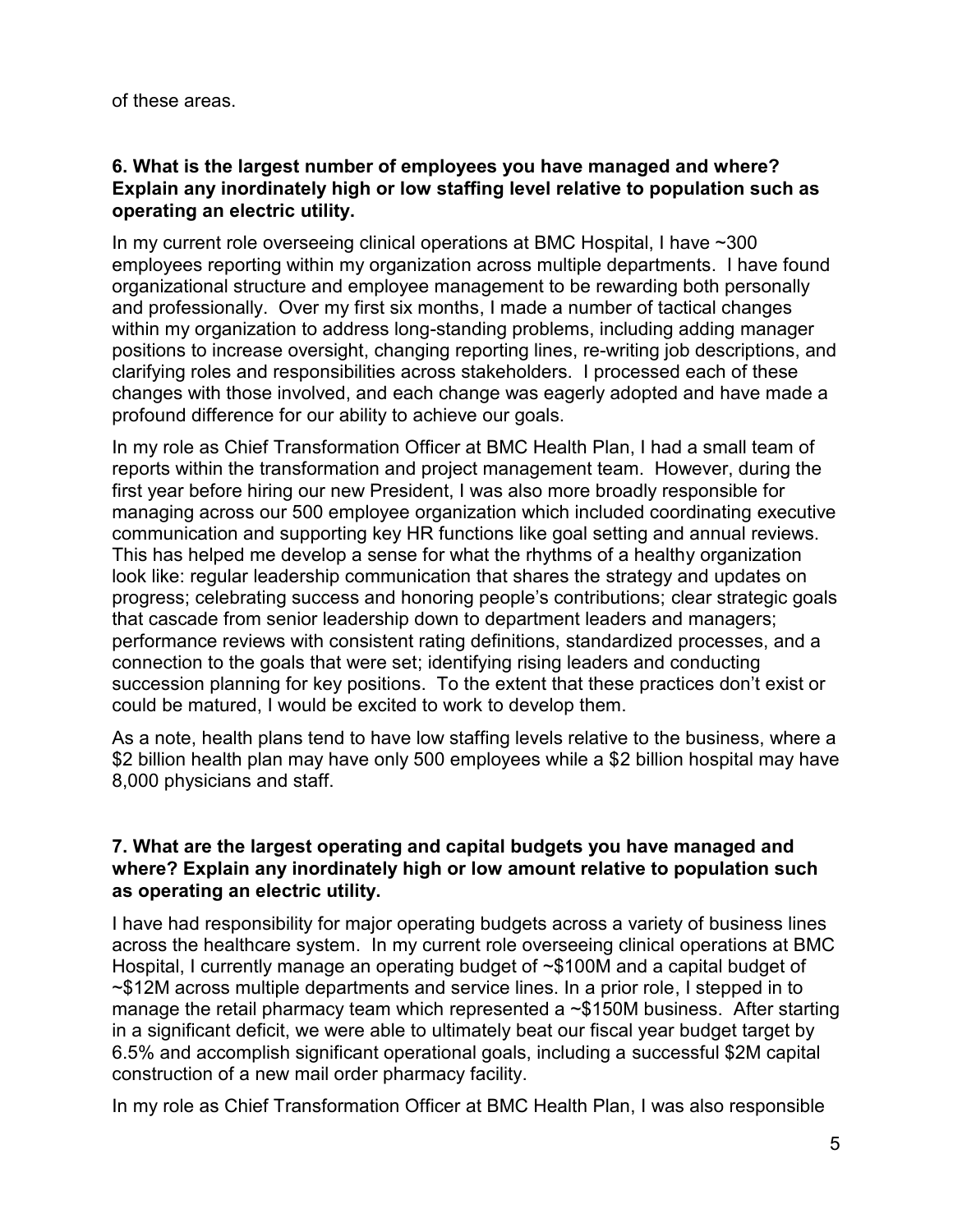for budget development and review of our \$150M administrative budget (expenses that are not paid out as claims), and worked with the financial planning and budget team to manage the process with department leaders, align to our strategy, and find potential savings.

From a broader planning perspective, I have significant experience working through complicated financial arrangements, and have conducted detailed analyses across major health plan product lines as well as major vendor contracts for outsourced services.

## **8. In a diverse municipality such as Cambridge how do you ensure that municipal services are delivered equitably to all parts of the community.**

The easiest way to measure service delivery is always process measures on work completed, but this is more accurately measuring equal delivery of services rather than equitable outcomes. In fact, equal process can often mask disparate outcomes. Outcome measurements are always preferable – for instance, the number of observed rat droppings in a neighborhood rather than the number of traps laid out.

Outcome measurements can be very resource intensive though, and creativity and innovation in data collection is important, including the potential for automated data collection, or random sampling where less continuous data can still provide a meaningful statistical sample. Process measures can then reinforce our understanding by pointing to whether the actions taken are affecting the outcomes desired. For instance, does putting more traps out lead to decreases in rat droppings? Given the observed impact, can putting out traps get us to our goal or do we need to consider other options? Are outcomes equitable distributed, and why? Qualitative data should also be incorporated that includes surveys, focus groups, or interviews which can bring in more unstructured information that is hard to measure, and can point to additional parts of the problem that aren't on the radar.

I would also emphasize the need to talk to different parts of the community and be in relationship with them about their needs. The best way to know what someone really wants and values is to ask, and we may not realize what their most important priorities are. In our diverse community, it's likely that there are diverse priorities and how we think about municipal services should reflect the complexity of people's real needs. The foundation of equitable service delivery may be more usefully built first on community engagement, identifying the most valuable services, and then building the processes to measure across them.

## **9. Describe any experience you have which substantiates your ability to create and maintain collaborative partnerships and work productively with outside organizations (public and private).**

I have a deep commitment to collaboration, and I would be eager to build relationships that can strengthen the city. Earlier in my career, I conducted a number of projects focused on engaging stakeholders in collaborative program design. While I was at FSG, a nonprofit strategy consulting firm, I led a two year engagement for a major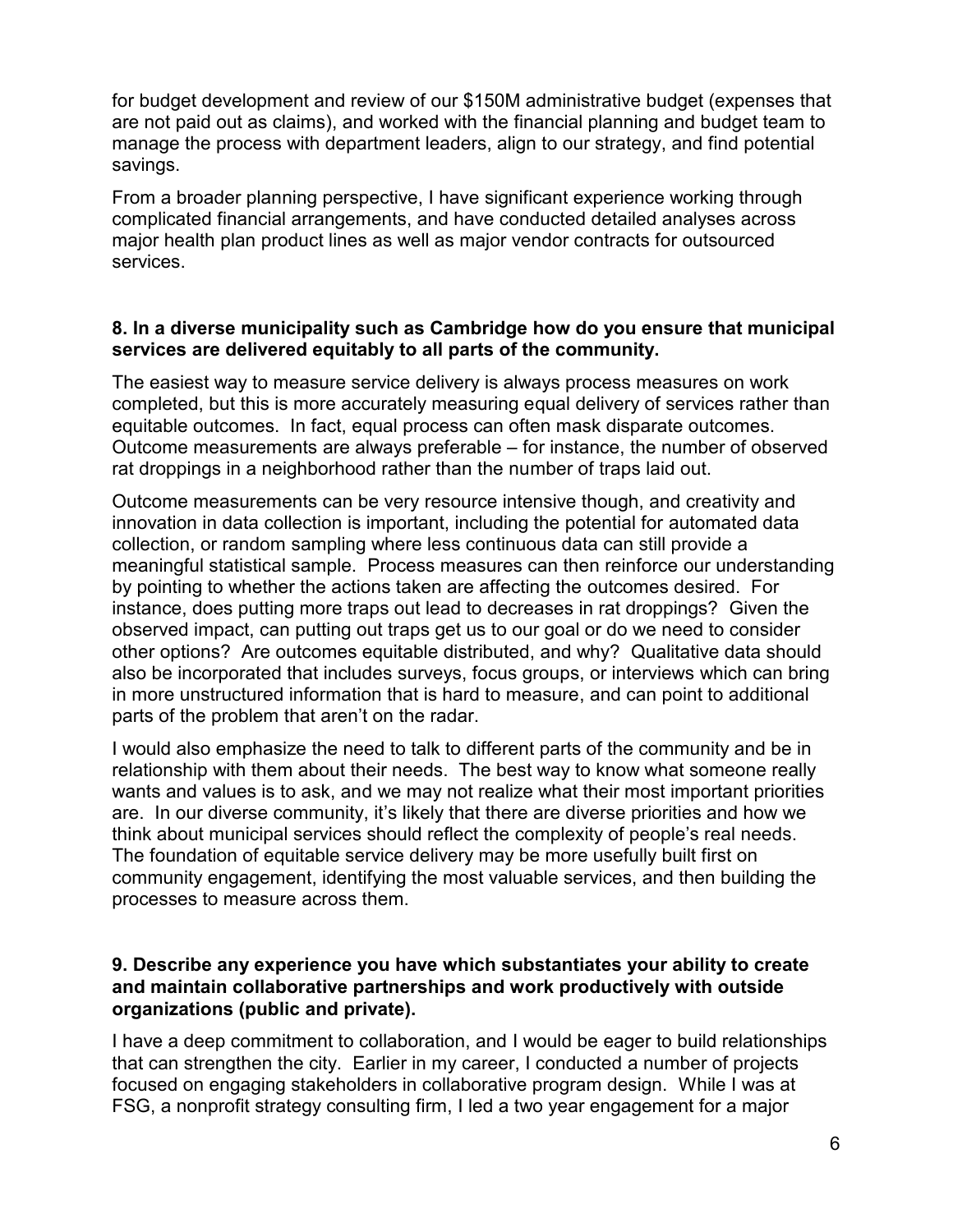pharmaceutical company and traveled across five African countries and seven U.S. cities, building relationships with key stakeholders and generating ideas that would become a \$30M partnership to tackle major chronic disease around the world.

While at Boston Public Schools during 2010, I also worked with the Office of Family and Student Engagement to organize 14 community meetings to gather direct input from families on potential student assignment changes. These conversations underlined the challenges that we were facing, and shaped how the district approaches major potential changes.

I've also experienced working collaboratively during a crisis. During the spring 2020 COVID outbreaks, I led a small team to support state hospitals that were experiencing major outbreaks. Our ability to make a difference depended on building trust with existing leaders, helping them interface with senior state leaders who were setting policy and deploying centralized resources, and aligning their teams quickly against the most urgent priorities – managing PPE supplies, implementing better infection control practices, and ensuring safe staffing levels. At the height of our efforts, I found myself escalating negotiations with a captain in the National Guard to deploy his team more rapidly, and was able to build support from his superior to bring additional staffing onboard immediately rather than delay multiple days for additional training. Through all of this, I was able to maintain productive relationships and ultimately help steer the collaboration to a good ending.

I have also seen how important partnership are to solving some of our toughest problems. Boston Medical Center (BMC) has been an active partner in addressing the homeless and substance use crisis at Mass and Cass, and it is clearly a problem that demands collaboration. BMC has been able to bring clinical and operational expertise to set up low-threshold temporary housing and shelter, but partnerships with the City of Boston, homeless shelters, other nonprofits, and state agencies have been critical. I believe Cambridge is facing similar dynamics on a number of fronts, including homelessness, and our greatest opportunities will be finding ways to organize collectively to address shared challenges. I would be eager to contribute to these kinds of initiatives, and for us to dream bigger than what we can accomplish on our own.

## **10. Please describe your economic development experience. Provide measurable results such as number and type of business placements, number of jobs created/saved types of incentives used, etc.**

I have experienced the growth of a number of business initiatives within Boston Medical Center (BMC), including major expansion of our retail pharmacy team and the buildout of over forty community health workers as we set up a population health team. While these were not meant to be economic development policies or projects, the underlying dynamic was business opportunity and a financial model that generated a clear return. I would view potential policies and investments within that framework for job creation, and I have a lot of experience building and assessing business models.

During my time in western Kenya, I helped advise a number of social enterprise startups that were meant as economic development projects, and which were founded with philanthropic capital: a handicraft factory, a juice factory, and a passionfruit farm. In the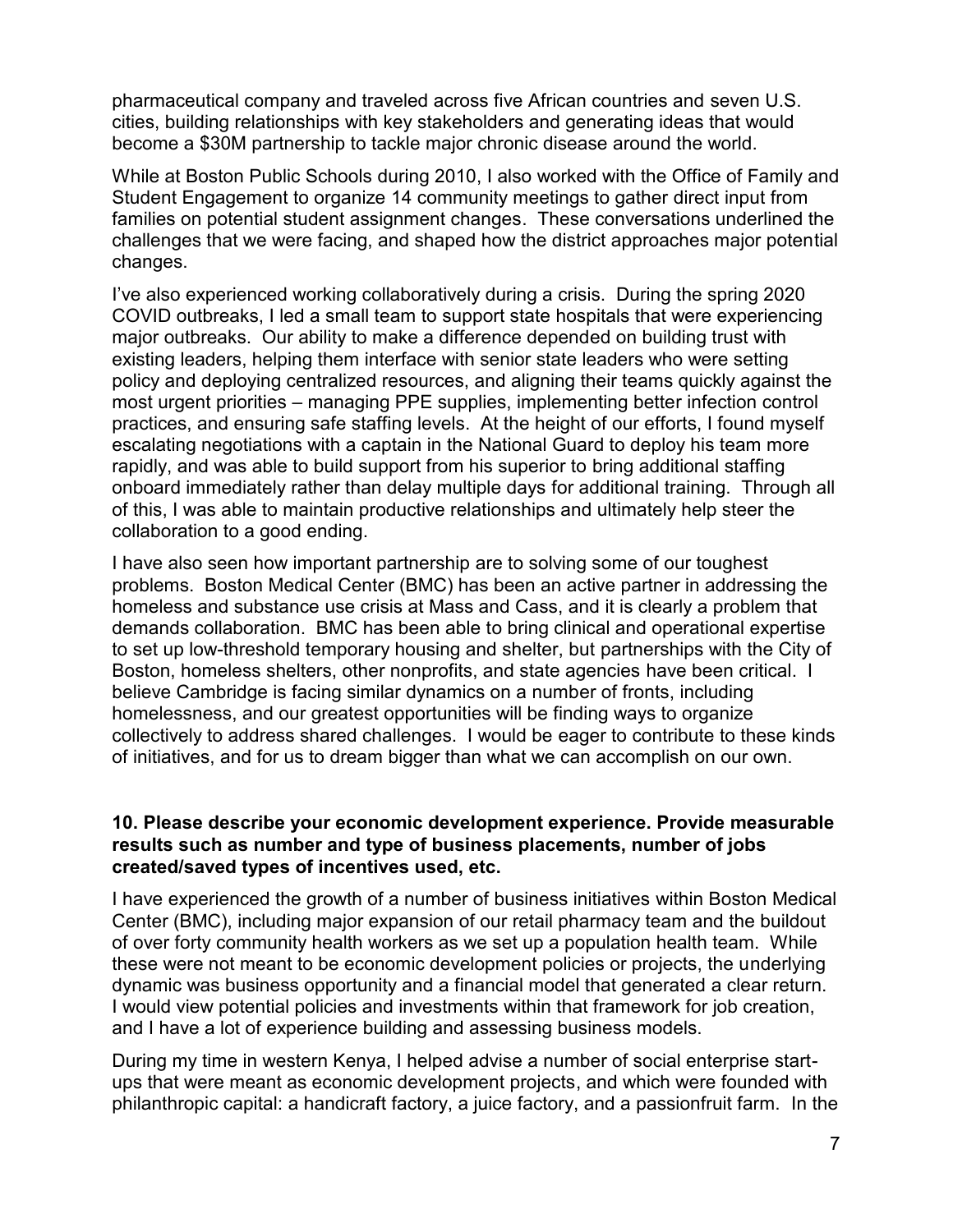end, it was clear that the handicraft factory would always be a nonprofit and part of the business model was to generate donations to support income for the workers. The juice factory didn't have a strong business model and could never compete with larger enterprises that could provide a higher quality juice for a much lower price. And the passionfruit farm could exist as a small scale operation that generates a small profit, but would require a lot more work and greater horticultural expertise. While this was at a small scale, it gave me a deep appreciation for the challenges of a small business, and the larger market forces they need to understand and fit into.

While at FSG, a nonprofit strategy consulting firm, I also conducted a project on economic development opportunities in Rwanda and we evaluated various sectors for potential job growth, including agriculture, tourism, and handicrafts. I kept in touch with the team and saw some of the trade-off's in how to think about sector growth, constraints, and where value accrues across various business stakeholders – both where our recommendations were accurate, and where they had missed the mark.

While much of my experience has been in the global context in Kenya and Rwanda, I believe many of my core experiences point to similar dynamics – business models and how they can generate profit, the broader market structure that can provide both opportunities and challenges, and the tension of balancing a profit motive that can generate job growth with other social goals like prioritizing certain kinds of jobs or benefitting certain communities.

# **11. Are you currently employed?**

Yes.

# **12. What are your salary expectations?**

The expected range is within my expectations.

# **13. Is the resume that you submitted accurate and current? If not, please explain any discrepancies.**

Yes, it is accurate and current.

# **14. Do you hold any professional certifications? If so, please list.**

No.

**15. If selected as a finalist candidate for this position, we will conduct comprehensive background checks on you. These will include educational degree verification; driving, civil and criminal court record checks; a credit check; internet checks, Sex Offender Registry check and reference checks. Will we find anything concerning you that you need to disclose and explain ahead of**